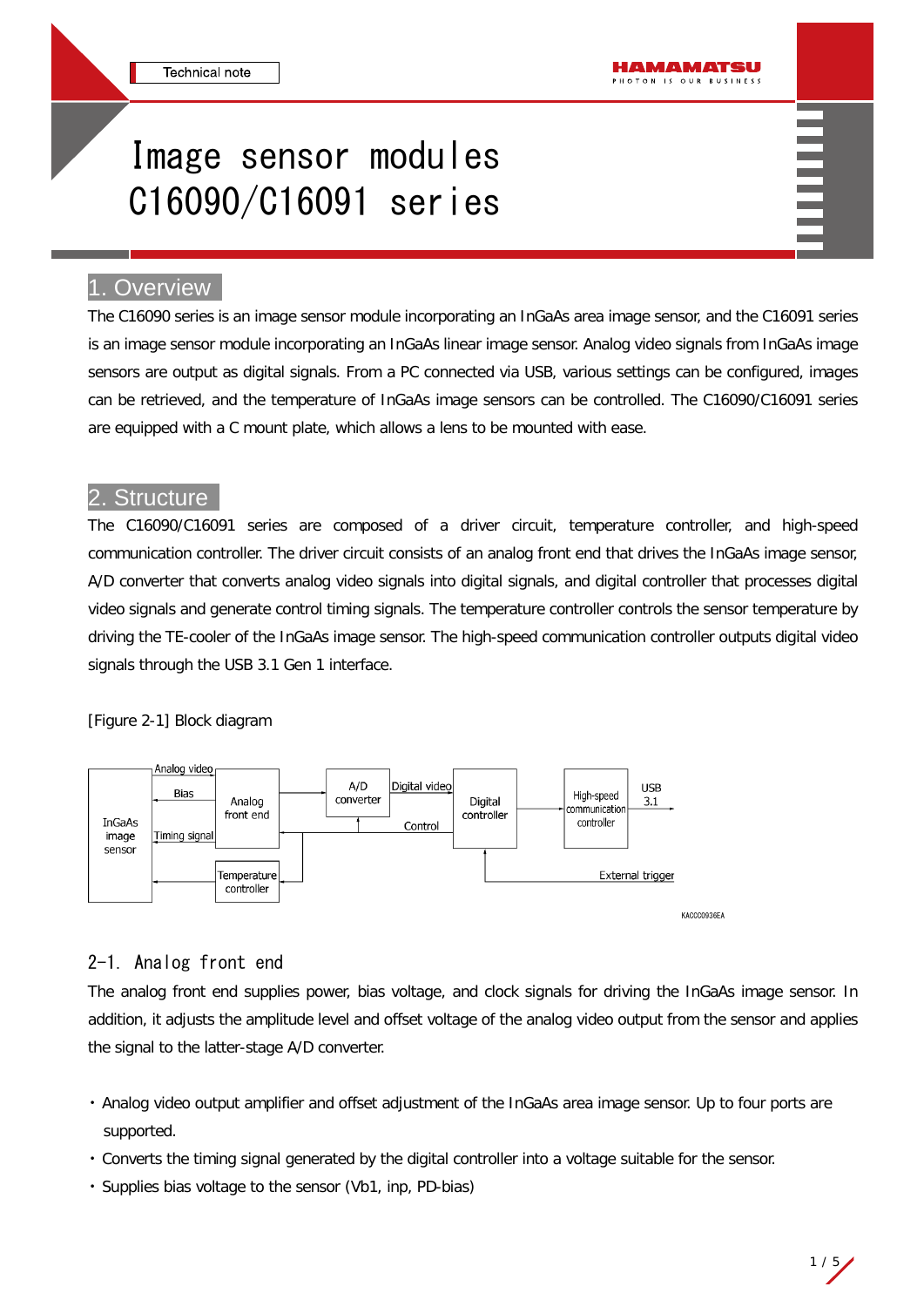# [Figure 2-2] Analog front end (a) C16090 series



KACCC0937EA

### (b) C16091 series



KACCC0938EA

# 2-2. A/D converter

The A/D converter converts analog video signals from the analog front end into digital signals at high speeds.

#### [Figure 2-3] A/D converter

(a) C16090 series (16-bit, clock: 12.5 MHz, 4 ports)

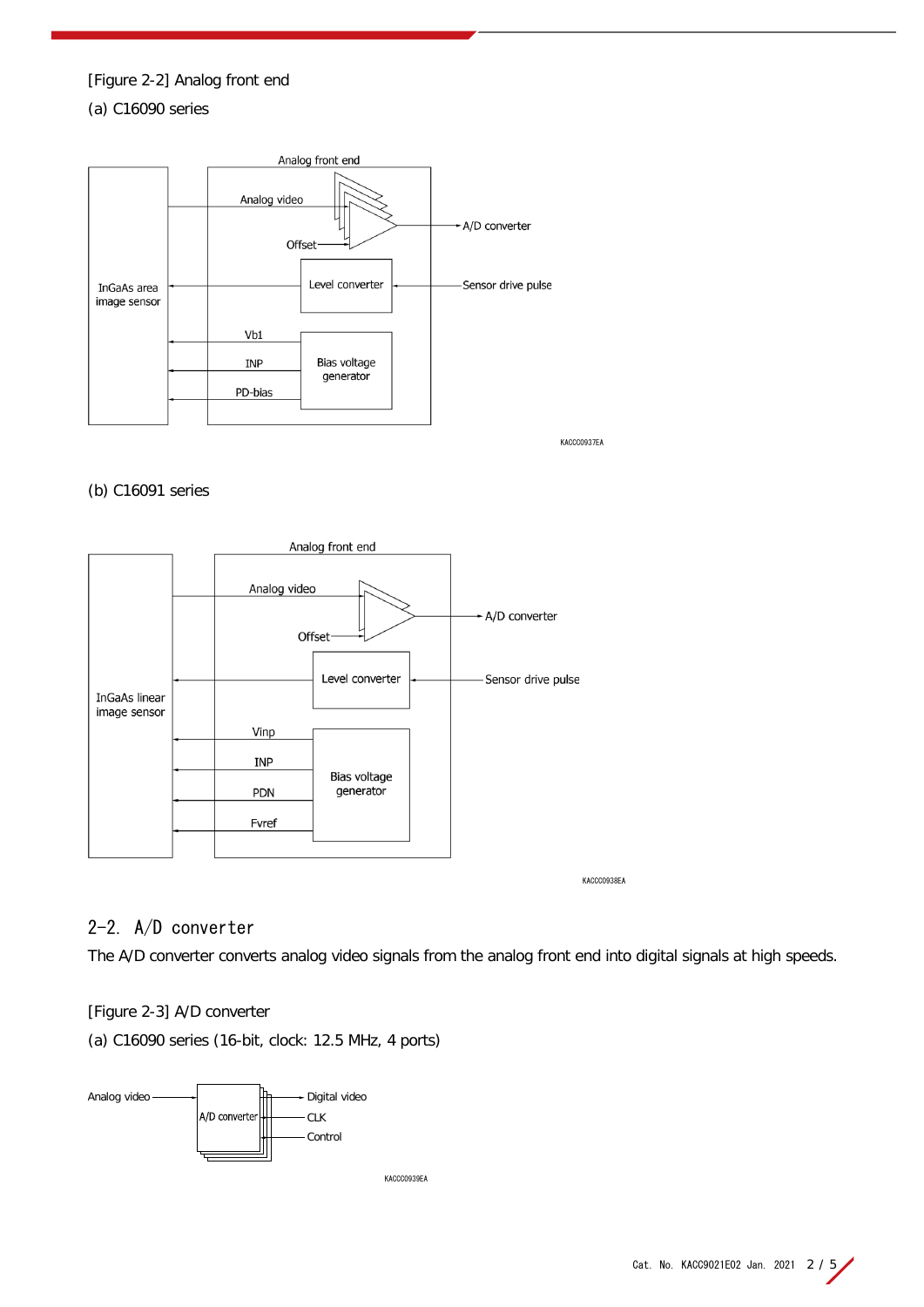(b) C16091 series (16-bit, clock: 1.25, 2, 5 MHz, 2 ports)



2-3. Temperature controller

The temperature control circuit drives the TE-cooler in the InGaAs image sensor to adjust the sensor temperature. High-sensitivity detection becomes possible by reducing the dark current through sensor cooling.

[Figure 2-4] Temperature controller



KACCC0941EA

- TE-cooler drive: 4.8 V, 2.8 A max.
- Sensor temperature control: Uses a thermistor (in the sensor)
- Heatsink temperature control: Uses a thermistor (external)
- Heatsink cooling fan (built-in) drive
- CPU control: TE-cooler drive, temperature detection, error detection
- Cooling temperature: -20 °C to +15 °C, 1 °C steps

[Table 2-1] Temperature controller specifications (Ta=25 °C unless otherwise noted)

| Parameter                            | Min.   | Typ. | Max.   | 単位      |
|--------------------------------------|--------|------|--------|---------|
| Temperature accuracy <sup>*1</sup>   |        |      |        | $\circ$ |
| Temperature stability <sup>*2</sup>  | $-0$ . |      | $+0.1$ | $\circ$ |
| Setting temperature achievement time |        |      |        | min     |

\*1: Deviation of the actual temperature from the setting temperature

\*2: Temperature fluctuation after temperature stabilization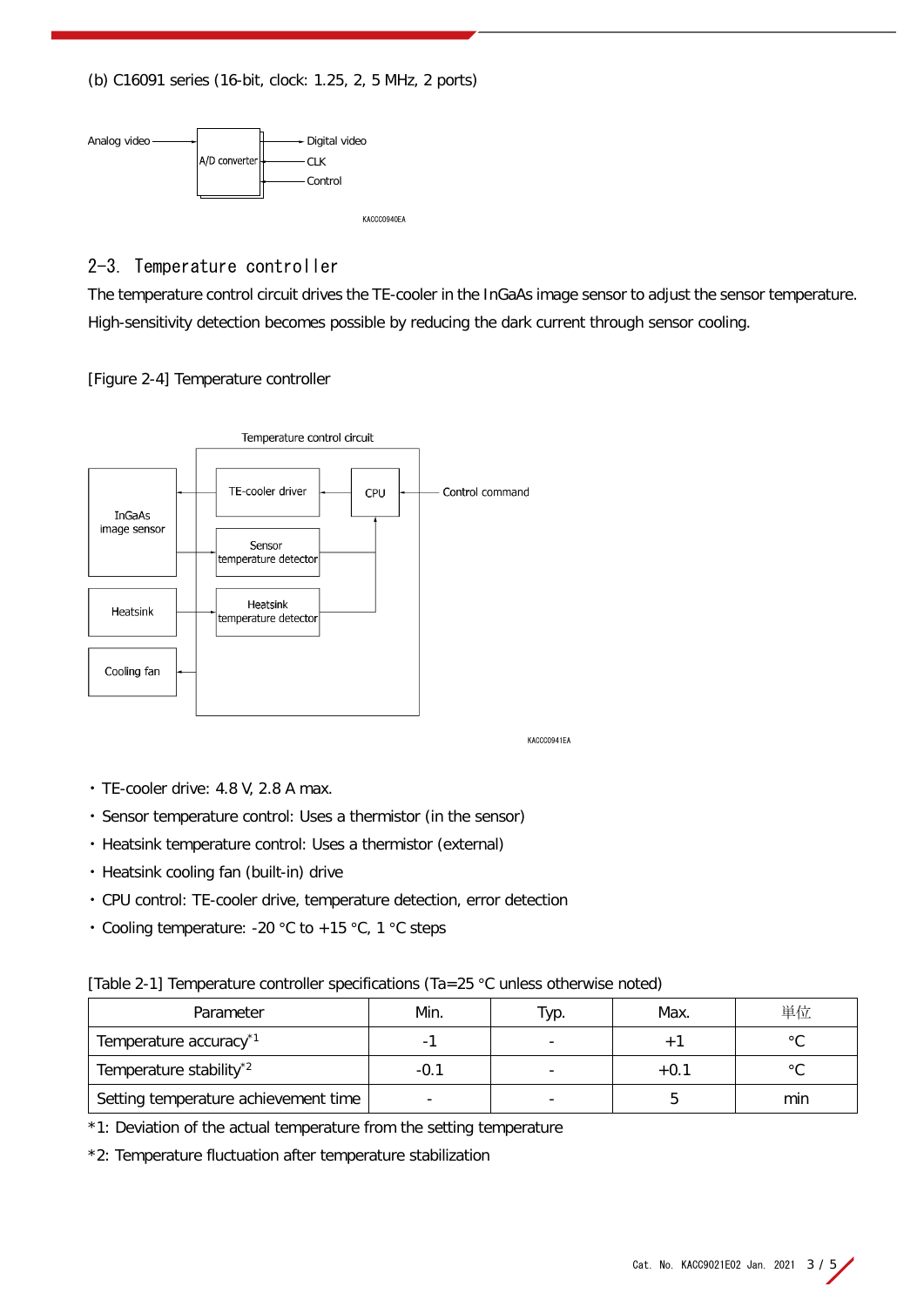# 2-4. Digital controller

The FPGA contains a digital logical controller and embedded processor controller. They control the following:

- DCAM command processing: Communication with a PC
- Control of temperature controller: Cooling start/stop, cooling temperature setting
- A/D converter control: Timing signal generation, data processing, parameter setting
- FLASH ROM control: Management information setting and saving



[Figure 2-5] Digital controller

# 2-5. High-speed communication controller

USB 3.1 (5 Gbps data transmission rate) is supported to send image data at a high frame rate.

- USB 3.1 Gen 1: Data and control command transmission, maximum data transmission rate: 5 Gbps
- Power supply for the digital control block: Supplied through USB

## 3. Operation method

## 3-1. Required peripheral devices

- PC: Windows 10, USB 3.1 interface
- USB 3.1 cable: with micro B connector
- Trigger signal generator (when trigger operation is necessary): An SMA cable is necessary.
- DC power supply Uses the included AC adapter (+12 V, 3.8 A)

## 3-2. Connection example

A USB 3.1 interface is required on the PC. Connect to the PC using the USB 3.1 cable, and install the driver software in the PC. The digital control block runs on the bus power through the USB 3.1 cable. When the digital